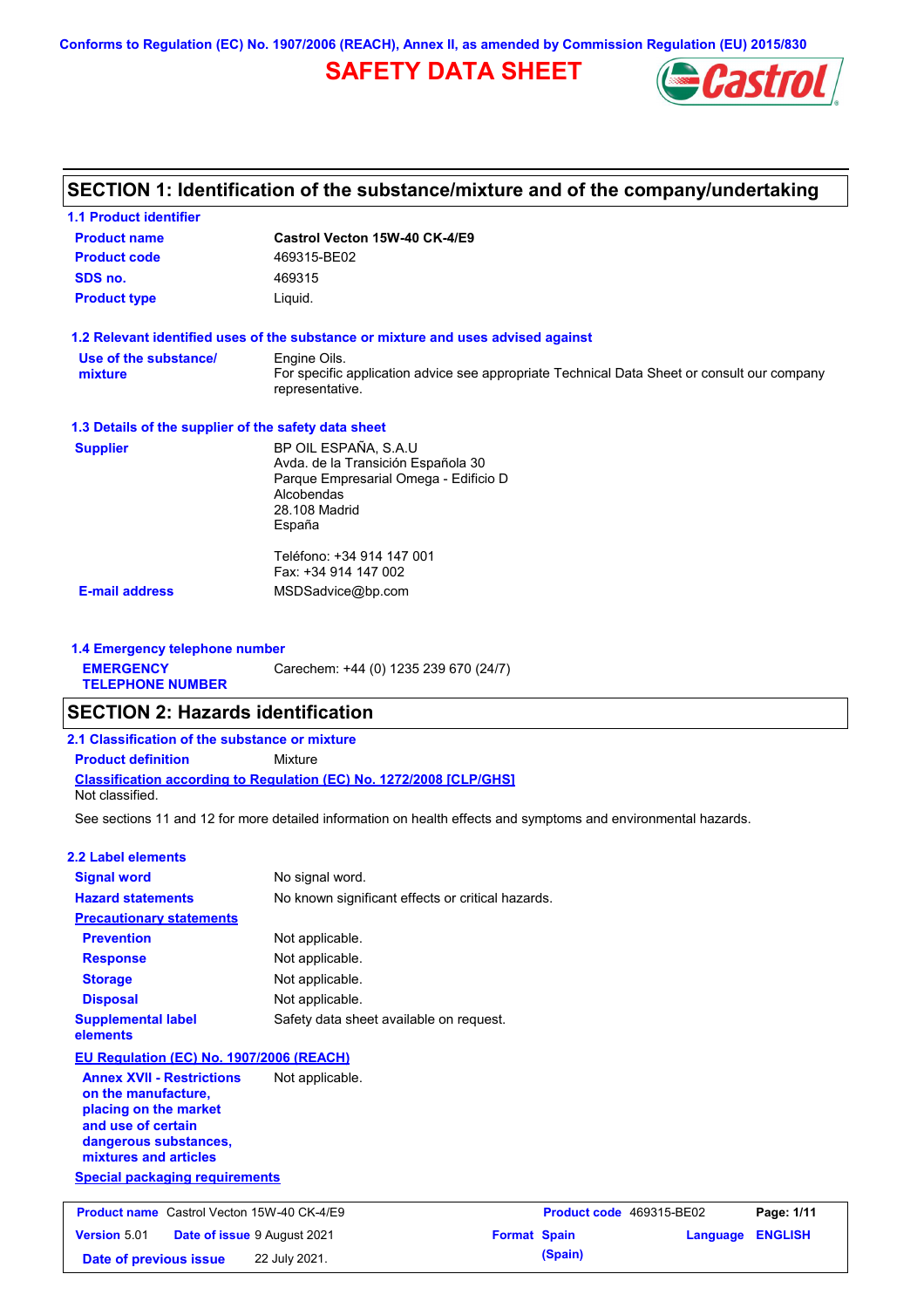## **Conforms to Regulation (EC) No. 1907/2006 (REACH), Annex II, as amended by Commission Regulation (EU) 2015/830**

# **SECTION 2: Hazards identification**

| <b>Containers to be fitted</b><br>with child-resistant<br>fastenings                                                     | Not applicable.                                                                                                                                                                                                                 |
|--------------------------------------------------------------------------------------------------------------------------|---------------------------------------------------------------------------------------------------------------------------------------------------------------------------------------------------------------------------------|
| <b>Tactile warning of danger</b>                                                                                         | Not applicable.                                                                                                                                                                                                                 |
| 2.3 Other hazards                                                                                                        |                                                                                                                                                                                                                                 |
| <b>Results of PBT and vPvB</b><br>assessment                                                                             | Product does not meet the criteria for PBT or vPvB according to Regulation (EC) No. 1907/2006,<br>Annex XIII.                                                                                                                   |
| <b>Product meets the criteria</b><br>for PBT or vPvB according<br>to Regulation (EC) No.<br><b>1907/2006, Annex XIII</b> | This mixture does not contain any substances that are assessed to be a PBT or a vPvB.                                                                                                                                           |
| Other hazards which do<br>not result in classification                                                                   | Defatting to the skin.<br><b>USED ENGINE OILS</b><br>Used engine oil may contain hazardous components which have the potential to cause skin<br>cancer.<br>See Toxicological Information, section 11 of this Safety Data Sheet. |
|                                                                                                                          | Experimental data on one or more of the components has been used to determine all or part of<br>the hazard classification of this product.                                                                                      |

# **SECTION 3: Composition/information on ingredients**

| <b>3.2 Mixtures</b>       |         |
|---------------------------|---------|
| <b>Product definition</b> | Mixture |

 $H$ ighly refined base oil (IP 346 DMSO extract < 3%). Proprietary performance additives.

| <b>Product/ingredient</b><br>name                                                                          | <b>Identifiers</b>                                                                             | $\frac{9}{6}$ | <b>Regulation (EC) No.</b><br>1272/2008 [CLP]                      | <b>Type</b> |
|------------------------------------------------------------------------------------------------------------|------------------------------------------------------------------------------------------------|---------------|--------------------------------------------------------------------|-------------|
| Distillates (petroleum), hydrotreated<br>heavy paraffinic                                                  | REACH #: 01-2119484627-25 ≥75 - ≤90<br>EC: 265-157-1<br>CAS: 64742-54-7<br>Index: 649-467-00-8 |               | Not classified.                                                    | $[2]$       |
| Distillates (petroleum), solvent-<br>dewaxed heavy paraffinic                                              | REACH #: 01-2119471299-27 ≤5<br>EC: 265-169-7<br>CAS: 64742-65-0<br>Index: 649-474-00-6        |               | Not classified.                                                    | $[2]$       |
| Distillates (petroleum), hydrotreated<br>heavy paraffinic                                                  | REACH #: 01-2119484627-25 ≤5<br>EC: 265-157-1<br>CAS: 64742-54-7<br>Index: 649-467-00-8        |               | Asp. Tox. 1, H304                                                  | [1] [2]     |
| Distillates (petroleum), solvent-<br>dewaxed heavy paraffinic                                              | REACH #: 01-2119471299-27 ≤3<br>EC: 265-169-7<br>CAS: 64742-65-0<br>Index: 649-474-00-6        |               | Asp. Tox. 1, H304                                                  | [1] [2]     |
| reaction mass of isomers of:<br>C7-9-alkyl 3-(3,5-di-tert-butyl-<br>4-hydroxyphenyl)propionate             | REACH #: 01-0000015551-76 ≤3<br>EC: 406-040-9<br>CAS: 125643-61-0<br>Index: 607-530-00-7       |               | Aquatic Chronic 4, H413                                            | $[1]$       |
| Distillates (petroleum), solvent-<br>dewaxed light paraffinic                                              | REACH #: 01-2119480132-48 ≤3<br>EC: 265-159-2<br>CAS: 64742-56-9<br>Index: 649-469-00-9        |               | Asp. Tox. 1, H304                                                  | [1] [2]     |
| Paraffin oils (petroleum), catalytic<br>dewaxed heavy                                                      | REACH #: 01-2119487080-42 ≤3<br>EC: 265-174-4<br>CAS: 64742-70-7<br>Index: 649-477-00-2        |               | Asp. Tox. 1, H304                                                  | [1] [2]     |
| zinc bis[O-(6-methylheptyl)] bis[O-(sec-REACH #: 01-2119543726-33 $\leq$ 3<br>butyl)] bis(dithiophosphate) | EC: 298-577-9<br>CAS: 93819-94-4                                                               |               | Skin Irrit. 2, H315<br>Eye Dam. 1, H318<br>Aquatic Chronic 2, H411 | $[1]$       |

**See Section 16 for the full text of the H statements declared above.**

| <b>Product name</b> Castrol Vecton 15W-40 CK-4/E9 |  |                                    | <b>Product code</b> 469315-BE02 | Page: 2/11 |                         |  |
|---------------------------------------------------|--|------------------------------------|---------------------------------|------------|-------------------------|--|
| <b>Version 5.01</b>                               |  | <b>Date of issue 9 August 2021</b> | <b>Format Spain</b>             |            | <b>Language ENGLISH</b> |  |
| Date of previous issue                            |  | 22 July 2021.                      |                                 | (Spain)    |                         |  |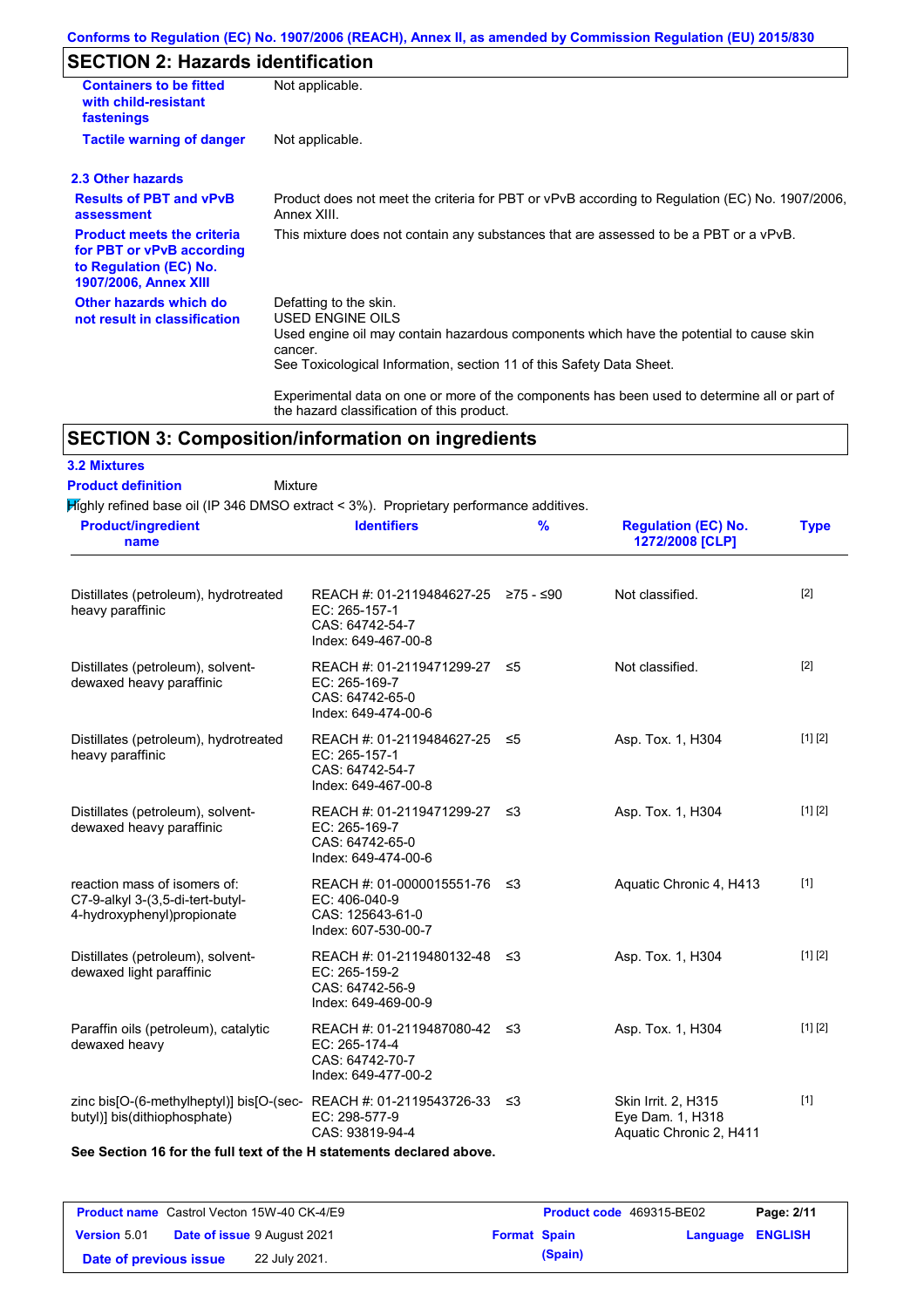## **SECTION 3: Composition/information on ingredients**

#### **Type**

[1] Substance classified with a health or environmental hazard

- [2] Substance with a workplace exposure limit
- [3] Substance meets the criteria for PBT according to Regulation (EC) No. 1907/2006, Annex XIII
- [4] Substance meets the criteria for vPvB according to Regulation (EC) No. 1907/2006, Annex XIII
- [5] Substance of equivalent concern
- [6] Additional disclosure due to company policy

Occupational exposure limits, if available, are listed in Section 8.

## **SECTION 4: First aid measures**

#### Do not induce vomiting unless directed to do so by medical personnel. Get medical attention if symptoms occur. In case of contact, immediately flush eyes with plenty of water for at least 15 minutes. Eyelids should be held away from the eyeball to ensure thorough rinsing. Check for and remove any contact lenses. Get medical attention. **4.1 Description of first aid measures** If inhaled, remove to fresh air. Get medical attention if symptoms occur. **Ingestion Inhalation Eye contact Protection of first-aiders** No action shall be taken involving any personal risk or without suitable training. It may be dangerous to the person providing aid to give mouth-to-mouth resuscitation. **Skin contact** Wash skin thoroughly with soap and water or use recognised skin cleanser. Remove contaminated clothing and shoes. Wash clothing before reuse. Clean shoes thoroughly before reuse. Get medical attention if irritation develops.

### **4.2 Most important symptoms and effects, both acute and delayed**

See Section 11 for more detailed information on health effects and symptoms.

| <b>Potential acute health effects</b> |                                                                                                                   |
|---------------------------------------|-------------------------------------------------------------------------------------------------------------------|
| <b>Inhalation</b>                     | Vapour inhalation under ambient conditions is not normally a problem due to low vapour<br>pressure.               |
| <b>Ingestion</b>                      | No known significant effects or critical hazards.                                                                 |
| <b>Skin contact</b>                   | Defatting to the skin. May cause skin dryness and irritation.                                                     |
| Eye contact                           | Not classified as an eye irritant. Based on data available for this or related materials.                         |
|                                       | Delayed and immediate effects as well as chronic effects from short and long-term exposure                        |
| <b>Inhalation</b>                     | Overexposure to the inhalation of airborne droplets or aerosols may cause irritation of the<br>respiratory tract. |
| <b>Ingestion</b>                      | Ingestion of large quantities may cause nausea and diarrhoea.                                                     |
| <b>Skin contact</b>                   | Prolonged or repeated contact can defat the skin and lead to irritation and/or dermatitis.                        |
| Eye contact                           | Potential risk of transient stinging or redness if accidental eye contact occurs.                                 |

### **4.3 Indication of any immediate medical attention and special treatment needed**

| <b>Notes to physician</b>                       | Treatment should in general be symptomatic and directed to relieving any effects.                                                                                                              |  |  |  |  |  |  |
|-------------------------------------------------|------------------------------------------------------------------------------------------------------------------------------------------------------------------------------------------------|--|--|--|--|--|--|
| <b>SECTION 5: Firefighting measures</b>         |                                                                                                                                                                                                |  |  |  |  |  |  |
| 5.1 Extinguishing media                         |                                                                                                                                                                                                |  |  |  |  |  |  |
| <b>Suitable extinguishing</b><br>media          | In case of fire, use foam, dry chemical or carbon dioxide extinguisher or spray.                                                                                                               |  |  |  |  |  |  |
| <b>Unsuitable extinguishing</b><br>media        | Do not use water jet. The use of a water jet may cause the fire to spread by splashing the<br>burning product.                                                                                 |  |  |  |  |  |  |
|                                                 | 5.2 Special hazards arising from the substance or mixture                                                                                                                                      |  |  |  |  |  |  |
| <b>Hazards from the</b><br>substance or mixture | In a fire or if heated, a pressure increase will occur and the container may burst.                                                                                                            |  |  |  |  |  |  |
| <b>Hazardous combustion</b><br>products         | Combustion products may include the following:<br>carbon oxides $(CO, CO2)$ (carbon monoxide, carbon dioxide)                                                                                  |  |  |  |  |  |  |
| 5.3 Advice for firefighters                     |                                                                                                                                                                                                |  |  |  |  |  |  |
| <b>Special precautions for</b><br>fire-fighters | No action shall be taken involving any personal risk or without suitable training. Promptly<br>isolate the scene by removing all persons from the vicinity of the incident if there is a fire. |  |  |  |  |  |  |

|                        | <b>Product name</b> Castrol Vecton 15W-40 CK-4/E9 |                     | <b>Product code</b> 469315-BE02 |                  | Page: 3/11 |
|------------------------|---------------------------------------------------|---------------------|---------------------------------|------------------|------------|
| <b>Version 5.01</b>    | <b>Date of issue 9 August 2021</b>                | <b>Format Spain</b> |                                 | Language ENGLISH |            |
| Date of previous issue | 22 July 2021.                                     |                     | (Spain)                         |                  |            |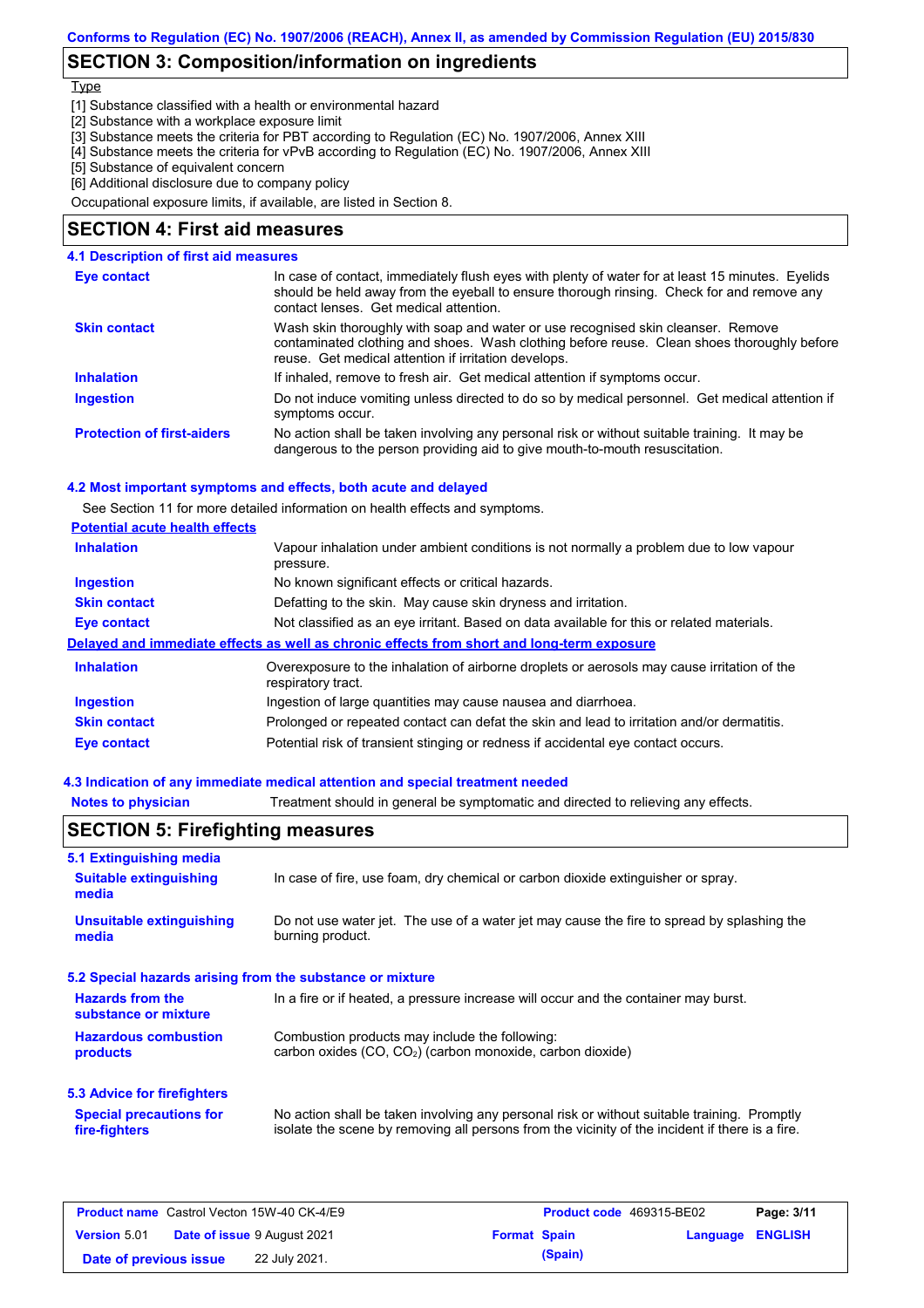|  |  |  | Conforms to Regulation (EC) No. 1907/2006 (REACH), Annex II, as amended by Commission Regulation (EU) 2015/830 |  |
|--|--|--|----------------------------------------------------------------------------------------------------------------|--|
|  |  |  |                                                                                                                |  |

# **SECTION 5: Firefighting measures**

| <b>Special protective</b><br>equipment for fire-fighters | Fire-fighters should wear appropriate protective equipment and self-contained breathing<br>apparatus (SCBA) with a full face-piece operated in positive pressure mode. Clothing for fire-<br>fighters (including helmets, protective boots and gloves) conforming to European standard EN<br>469 will provide a basic level of protection for chemical incidents.                              |  |  |  |  |  |
|----------------------------------------------------------|------------------------------------------------------------------------------------------------------------------------------------------------------------------------------------------------------------------------------------------------------------------------------------------------------------------------------------------------------------------------------------------------|--|--|--|--|--|
|                                                          | <b>SECTION 6: Accidental release measures</b>                                                                                                                                                                                                                                                                                                                                                  |  |  |  |  |  |
|                                                          | 6.1 Personal precautions, protective equipment and emergency procedures                                                                                                                                                                                                                                                                                                                        |  |  |  |  |  |
| For non-emergency<br>personnel                           | No action shall be taken involving any personal risk or without suitable training. Evacuate<br>surrounding areas. Keep unnecessary and unprotected personnel from entering. Do not touch<br>or walk through spilt material. Floors may be slippery; use care to avoid falling. Put on<br>appropriate personal protective equipment.                                                            |  |  |  |  |  |
| For emergency responders                                 | Entry into a confined space or poorly ventilated area contaminated with vapour, mist or fume is<br>extremely hazardous without the correct respiratory protective equipment and a safe system of<br>work. Wear self-contained breathing apparatus. Wear a suitable chemical protective suit.<br>Chemical resistant boots. See also the information in "For non-emergency personnel".           |  |  |  |  |  |
| <b>6.2 Environmental</b><br>precautions                  | Avoid dispersal of spilt material and runoff and contact with soil, waterways, drains and sewers.<br>Inform the relevant authorities if the product has caused environmental pollution (sewers,<br>waterways, soil or air).                                                                                                                                                                    |  |  |  |  |  |
| 6.3 Methods and material for containment and cleaning up |                                                                                                                                                                                                                                                                                                                                                                                                |  |  |  |  |  |
| <b>Small spill</b>                                       | Stop leak if without risk. Move containers from spill area. Absorb with an inert material and<br>place in an appropriate waste disposal container. Dispose of via a licensed waste disposal<br>contractor.                                                                                                                                                                                     |  |  |  |  |  |
| <b>Large spill</b>                                       | Stop leak if without risk. Move containers from spill area. Prevent entry into sewers, water<br>courses, basements or confined areas. Contain and collect spillage with non-combustible,<br>absorbent material e.g. sand, earth, vermiculite or diatomaceous earth and place in container<br>for disposal according to local regulations. Dispose of via a licensed waste disposal contractor. |  |  |  |  |  |
| 6.4 Reference to other<br><b>sections</b>                | See Section 1 for emergency contact information.<br>See Section 5 for firefighting measures.<br>See Section 8 for information on appropriate personal protective equipment.<br>See Section 12 for environmental precautions.<br>See Section 13 for additional waste treatment information.                                                                                                     |  |  |  |  |  |

# **SECTION 7: Handling and storage**

| 7.1 Precautions for safe handling                                                    |                                                                                                                                                                                                                                                                                                                                                                                                                                                                                          |
|--------------------------------------------------------------------------------------|------------------------------------------------------------------------------------------------------------------------------------------------------------------------------------------------------------------------------------------------------------------------------------------------------------------------------------------------------------------------------------------------------------------------------------------------------------------------------------------|
| <b>Protective measures</b>                                                           | Put on appropriate personal protective equipment.                                                                                                                                                                                                                                                                                                                                                                                                                                        |
| <b>Advice on general</b><br>occupational hygiene                                     | Eating, drinking and smoking should be prohibited in areas where this material is handled,<br>stored and processed. Wash thoroughly after handling. Remove contaminated clothing and<br>protective equipment before entering eating areas. See also Section 8 for additional<br>information on hygiene measures.                                                                                                                                                                         |
| <b>7.2 Conditions for safe</b><br>storage, including any<br><i>incompatibilities</i> | Store in accordance with local regulations. Store in a dry, cool and well-ventilated area, away<br>from incompatible materials (see Section 10). Keep away from heat and direct sunlight. Keep<br>container tightly closed and sealed until ready for use. Containers that have been opened must<br>be carefully resealed and kept upright to prevent leakage. Store and use only in equipment/<br>containers designed for use with this product. Do not store in unlabelled containers. |
| Not suitable                                                                         | Prolonged exposure to elevated temperature.                                                                                                                                                                                                                                                                                                                                                                                                                                              |
| 7.3 Specific end use(s)                                                              |                                                                                                                                                                                                                                                                                                                                                                                                                                                                                          |
| <b>Recommendations</b>                                                               | See section 1.2 and Exposure scenarios in annex, if applicable.                                                                                                                                                                                                                                                                                                                                                                                                                          |

# **SECTION 8: Exposure controls/personal protection**

| <b>8.1 Control parameters</b>                                |                                                                                                                                                                                                                  |  |  |  |  |
|--------------------------------------------------------------|------------------------------------------------------------------------------------------------------------------------------------------------------------------------------------------------------------------|--|--|--|--|
| <b>Occupational exposure limits</b>                          | No exposure limit value known.                                                                                                                                                                                   |  |  |  |  |
| <b>Product/ingredient name</b>                               | <b>Exposure limit values</b>                                                                                                                                                                                     |  |  |  |  |
| Distillates (petroleum), hydrotreated heavy paraffinic       | National institute of occupational safety and health (Spain).<br>TWA: 5 mg/m <sup>3</sup> 8 hours. Issued/Revised: 1/2008 Form: Mist<br>STEL: 10 mg/m <sup>3</sup> 15 minutes. Issued/Revised: 1/2008 Form: Mist |  |  |  |  |
| Distillates (petroleum), solvent-dewaxed heavy<br>paraffinic | National institute of occupational safety and health (Spain).                                                                                                                                                    |  |  |  |  |
|                                                              | TWA: 5 mg/m <sup>3</sup> 8 hours. Issued/Revised: 1/2008 Form: Mist                                                                                                                                              |  |  |  |  |
| <b>Product name</b> Castrol Vecton 15W-40 CK-4/E9            | Page: 4/11<br>Product code 469315-BE02                                                                                                                                                                           |  |  |  |  |
| <b>Version 5.01</b><br>Date of issue 9 August 2021           | <b>ENGLISH</b><br><b>Format Spain</b><br>Language                                                                                                                                                                |  |  |  |  |
| 22 July 2021.<br>Date of previous issue                      | (Spain)                                                                                                                                                                                                          |  |  |  |  |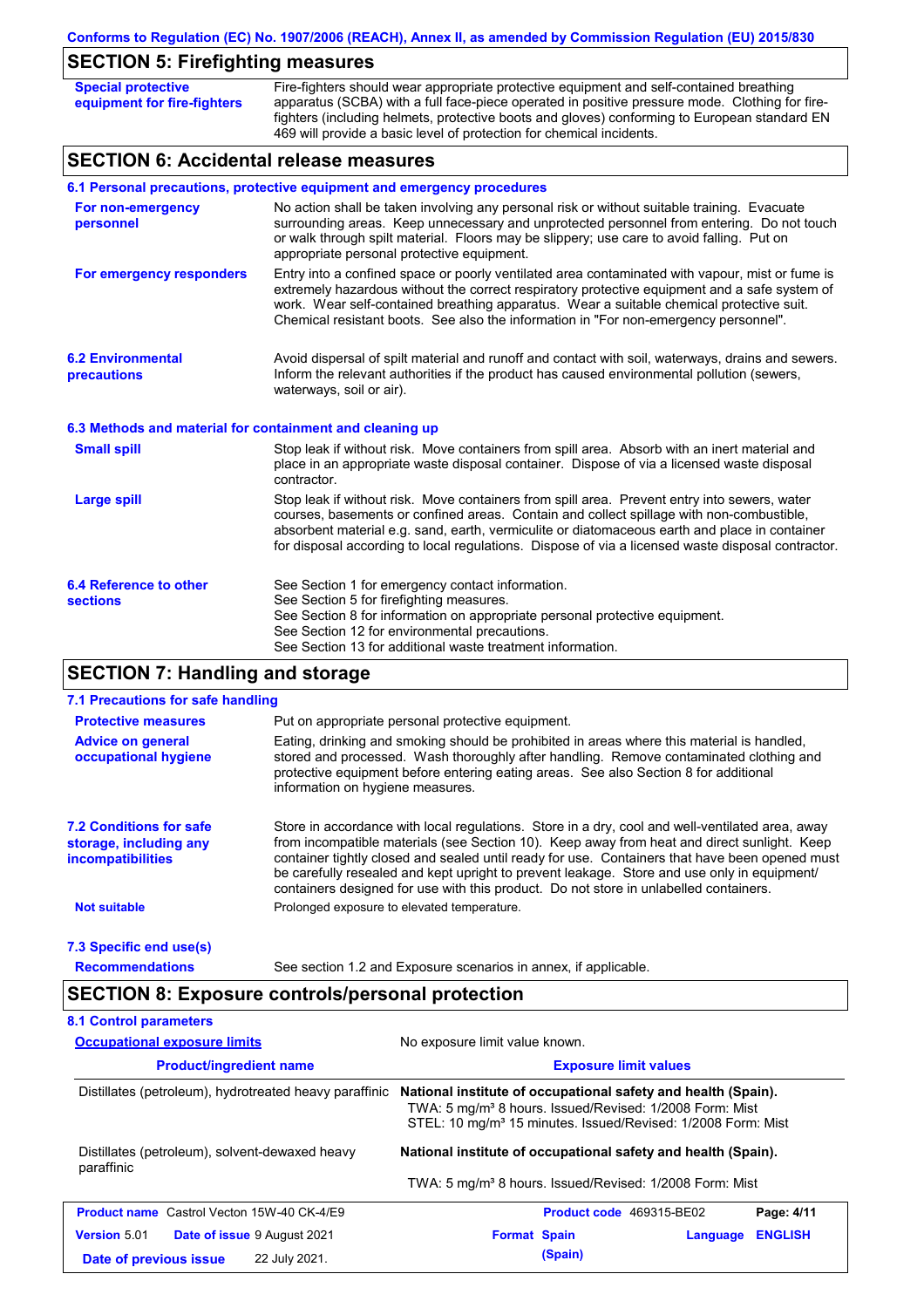## **SECTION 8: Exposure controls/personal protection**

|                                                              | STEL: 10 mg/m <sup>3</sup> 15 minutes. Issued/Revised: 1/2008 Form: Mist                                                                                                                                                                             |
|--------------------------------------------------------------|------------------------------------------------------------------------------------------------------------------------------------------------------------------------------------------------------------------------------------------------------|
| Distillates (petroleum), hydrotreated heavy paraffinic       | National institute of occupational safety and health (Spain).<br>TWA: 5 mg/m <sup>3</sup> 8 hours. Issued/Revised: 1/2008 Form: Mist<br>STEL: 10 mg/m <sup>3</sup> 15 minutes. Issued/Revised: 1/2008 Form: Mist                                     |
| Distillates (petroleum), solvent-dewaxed heavy<br>paraffinic | National institute of occupational safety and health (Spain).                                                                                                                                                                                        |
|                                                              | TWA: 5 mg/m <sup>3</sup> 8 hours. Issued/Revised: 1/2008 Form: Mist<br>STEL: 10 mg/m <sup>3</sup> 15 minutes. Issued/Revised: 1/2008 Form: Mist                                                                                                      |
| Distillates (petroleum), solvent-dewaxed light<br>paraffinic | National institute of occupational safety and health (Spain).                                                                                                                                                                                        |
|                                                              | TWA: 5 mg/m <sup>3</sup> 8 hours. Issued/Revised: 1/2008 Form: Mist<br>STEL: 10 mg/m <sup>3</sup> 15 minutes. Issued/Revised: 1/2008 Form: Mist                                                                                                      |
| Paraffin oils (petroleum), catalytic dewaxed heavy           | National institute of occupational safety and health (Spain).<br>TWA: 5 mg/m <sup>3</sup> 8 hours. Issued/Revised: 1/2008 Form: Mist<br>STEL: 10 mg/m <sup>3</sup> 15 minutes. Issued/Revised: 1/2008 Form: Mist                                     |
|                                                              | Whilst specific OELs for certain components may be shown in this section, other components may be present in any mist,<br>usesus as duat produced. Thorsfore, the creation OELe mou not be conjigable to the production a whole and are provided for |

vapour or dust produced. Therefore, the specific OELs may not be applicable to the product as a whole and are provided for guidance only.

**Recommended monitoring procedures**

If this product contains ingredients with exposure limits, personal, workplace atmosphere or biological monitoring may be required to determine the effectiveness of the ventilation or other control measures and/or the necessity to use respiratory protective equipment. Reference should be made to monitoring standards, such as the following: European Standard EN 689 (Workplace atmospheres - Guidance for the assessment of exposure by inhalation to chemical agents for comparison with limit values and measurement strategy) European Standard EN 14042 (Workplace atmospheres - Guide for the application and use of procedures for the assessment of exposure to chemical and biological agents) European Standard EN 482 (Workplace atmospheres - General requirements for the performance of procedures for the measurement of chemical agents) Reference to national guidance documents for methods for the determination of hazardous substances will also be required.

### **Derived No Effect Level**

No DNELs/DMELs available.

### **Predicted No Effect Concentration**

No PNECs available

| <b>8.2 Exposure controls</b>                      |                                                                                                                                                                                                                                                                                                                                                                                                                                                                                                                                                                                                                                                                                                                                                                                                                                                                                                                                                                                                         |
|---------------------------------------------------|---------------------------------------------------------------------------------------------------------------------------------------------------------------------------------------------------------------------------------------------------------------------------------------------------------------------------------------------------------------------------------------------------------------------------------------------------------------------------------------------------------------------------------------------------------------------------------------------------------------------------------------------------------------------------------------------------------------------------------------------------------------------------------------------------------------------------------------------------------------------------------------------------------------------------------------------------------------------------------------------------------|
| <b>Appropriate engineering</b><br><b>controls</b> | Provide exhaust ventilation or other engineering controls to keep the relevant airborne<br>concentrations below their respective occupational exposure limits.<br>All activities involving chemicals should be assessed for their risks to health, to ensure<br>exposures are adequately controlled. Personal protective equipment should only be considered<br>after other forms of control measures (e.g. engineering controls) have been suitably evaluated.<br>Personal protective equipment should conform to appropriate standards, be suitable for use, be<br>kept in good condition and properly maintained.<br>Your supplier of personal protective equipment should be consulted for advice on selection and<br>appropriate standards. For further information contact your national organisation for standards.<br>The final choice of protective equipment will depend upon a risk assessment. It is important to<br>ensure that all items of personal protective equipment are compatible. |
| <b>Individual protection measures</b>             |                                                                                                                                                                                                                                                                                                                                                                                                                                                                                                                                                                                                                                                                                                                                                                                                                                                                                                                                                                                                         |
| <b>Hygiene measures</b>                           | Wash hands, forearms and face thoroughly after handling chemical products, before eating,<br>smoking and using the lavatory and at the end of the working period. Ensure that eyewash<br>stations and safety showers are close to the workstation location.                                                                                                                                                                                                                                                                                                                                                                                                                                                                                                                                                                                                                                                                                                                                             |
| <b>Respiratory protection</b>                     | In case of insufficient ventilation, wear suitable respiratory equipment.<br>The correct choice of respiratory protection depends upon the chemicals being handled, the<br>conditions of work and use, and the condition of the respiratory equipment. Safety procedures<br>should be developed for each intended application. Respiratory protection equipment should<br>therefore be chosen in consultation with the supplier/manufacturer and with a full assessment<br>of the working conditions.                                                                                                                                                                                                                                                                                                                                                                                                                                                                                                   |
| <b>Eye/face protection</b>                        | Safety glasses with side shields.                                                                                                                                                                                                                                                                                                                                                                                                                                                                                                                                                                                                                                                                                                                                                                                                                                                                                                                                                                       |
| <b>Skin protection</b>                            |                                                                                                                                                                                                                                                                                                                                                                                                                                                                                                                                                                                                                                                                                                                                                                                                                                                                                                                                                                                                         |

|                        | <b>Product name</b> Castrol Vecton 15W-40 CK-4/E9 |                     | Product code 469315-BE02 |                         | Page: 5/11 |
|------------------------|---------------------------------------------------|---------------------|--------------------------|-------------------------|------------|
| <b>Version 5.01</b>    | <b>Date of issue 9 August 2021</b>                | <b>Format Spain</b> |                          | <b>Language ENGLISH</b> |            |
| Date of previous issue | 22 July 2021.                                     |                     | (Spain)                  |                         |            |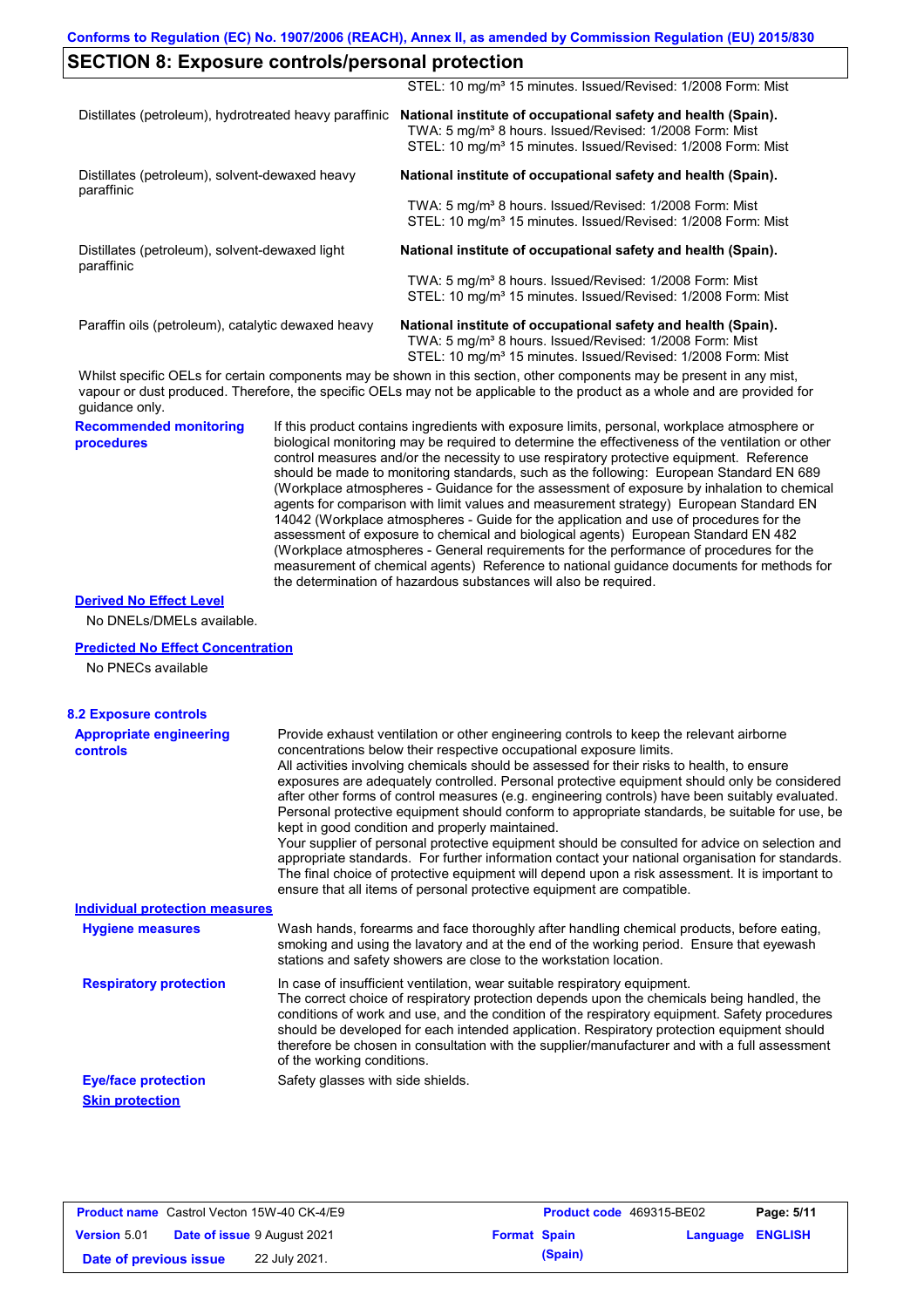### **SECTION 8: Exposure controls/personal protection**

**Hand protection** 

Because specific work environments and material handling practices vary, safety procedures should be developed for each intended application. The correct choice of protective gloves depends upon the chemicals being handled, and the conditions of work and use. Most gloves provide protection for only a limited time before they must be discarded and replaced (even the best chemically resistant gloves will break down after repeated chemical exposures).

Gloves should be chosen in consultation with the supplier / manufacturer and taking account of a full assessment of the working conditions.

Recommended: Nitrile gloves. **Breakthrough time:**

Breakthrough time data are generated by glove manufacturers under laboratory test conditions and represent how long a glove can be expected to provide effective permeation resistance. It is important when following breakthrough time recommendations that actual workplace conditions are taken into account. Always consult with your glove supplier for up-to-date technical information on breakthrough times for the recommended glove type. Our recommendations on the selection of gloves are as follows:

Continuous contact:

Gloves with a minimum breakthrough time of 240 minutes, or >480 minutes if suitable gloves can be obtained.

If suitable gloves are not available to offer that level of protection, gloves with shorter breakthrough times may be acceptable as long as appropriate glove maintenance and replacement regimes are determined and adhered to.

Short-term / splash protection:

Recommended breakthrough times as above.

It is recognised that for short-term, transient exposures, gloves with shorter breakthrough times may commonly be used. Therefore, appropriate maintenance and replacement regimes must be determined and rigorously followed.

#### **Glove Thickness:**

For general applications, we recommend gloves with a thickness typically greater than 0.35 mm.

It should be emphasised that glove thickness is not necessarily a good predictor of glove resistance to a specific chemical, as the permeation efficiency of the glove will be dependent on the exact composition of the glove material. Therefore, glove selection should also be based on consideration of the task requirements and knowledge of breakthrough times. Glove thickness may also vary depending on the glove manufacturer, the glove type and the glove model. Therefore, the manufacturers' technical data should always be taken into account to ensure selection of the most appropriate glove for the task.

Note: Depending on the activity being conducted, gloves of varying thickness may be required for specific tasks. For example:

 • Thinner gloves (down to 0.1 mm or less) may be required where a high degree of manual dexterity is needed. However, these gloves are only likely to give short duration protection and would normally be just for single use applications, then disposed of.

 • Thicker gloves (up to 3 mm or more) may be required where there is a mechanical (as well as a chemical) risk i.e. where there is abrasion or puncture potential.

**Skin and body**

Use of protective clothing is good industrial practice.

Personal protective equipment for the body should be selected based on the task being performed and the risks involved and should be approved by a specialist before handling this product.

Cotton or polyester/cotton overalls will only provide protection against light superficial contamination that will not soak through to the skin. Overalls should be laundered on a regular basis. When the risk of skin exposure is high (e.g. when cleaning up spillages or if there is a risk of splashing) then chemical resistant aprons and/or impervious chemical suits and boots will be required.

|                        | <b>Product name</b> Castrol Vecton 15W-40 CK-4/E9 |                     | <b>Product code</b> 469315-BE02 |                         | Page: 6/11 |
|------------------------|---------------------------------------------------|---------------------|---------------------------------|-------------------------|------------|
| <b>Version 5.01</b>    | <b>Date of issue 9 August 2021</b>                | <b>Format Spain</b> |                                 | <b>Language ENGLISH</b> |            |
| Date of previous issue | 22 July 2021.                                     |                     | (Spain)                         |                         |            |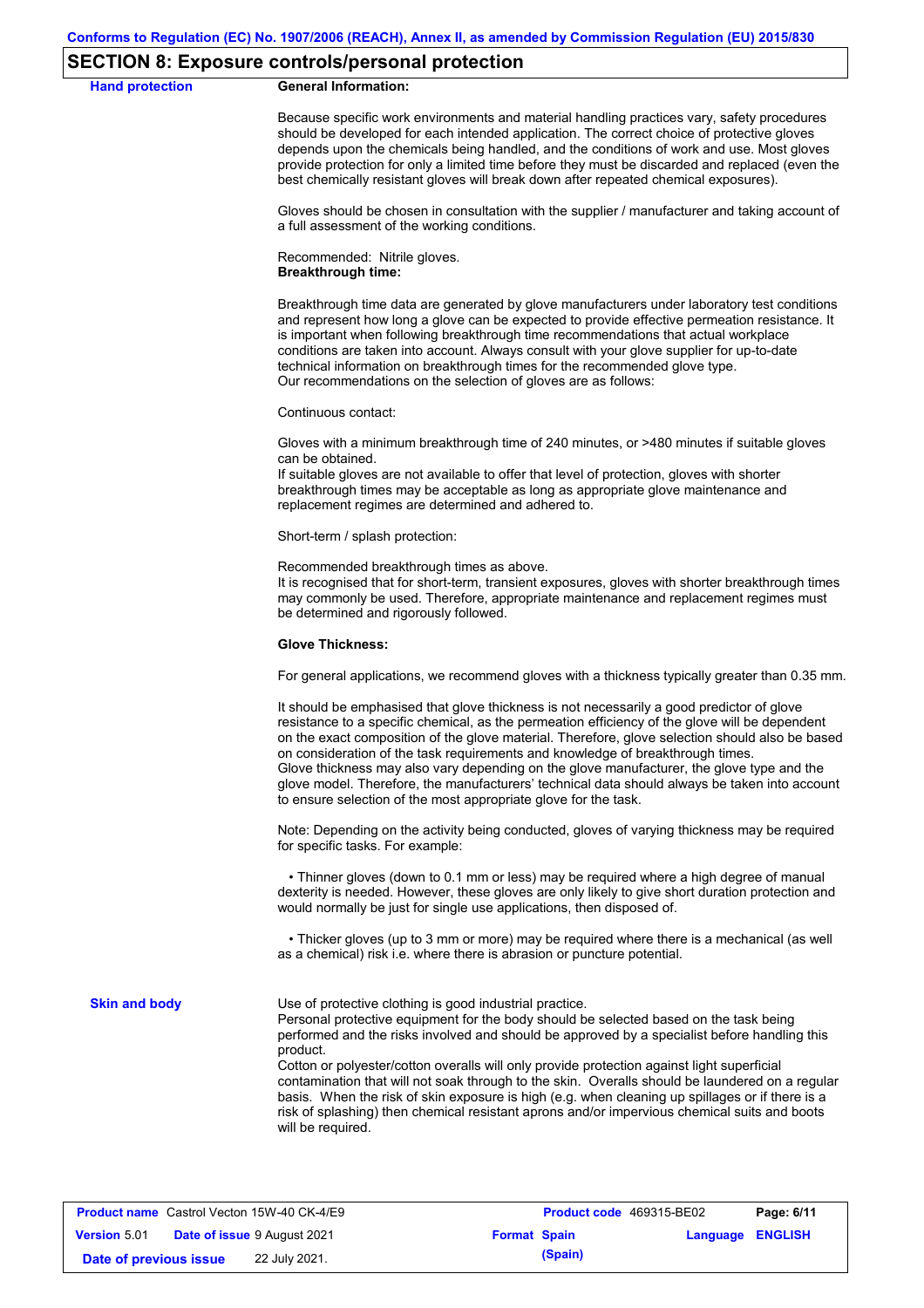## **SECTION 8: Exposure controls/personal protection**

| <b>Refer to standards:</b>                | Respiratory protection: EN 529                                                                                                                                                                                                                                                                                                |
|-------------------------------------------|-------------------------------------------------------------------------------------------------------------------------------------------------------------------------------------------------------------------------------------------------------------------------------------------------------------------------------|
|                                           | Gloves: EN 420, EN 374                                                                                                                                                                                                                                                                                                        |
|                                           | Eye protection: EN 166                                                                                                                                                                                                                                                                                                        |
|                                           | Filtering half-mask: EN 149                                                                                                                                                                                                                                                                                                   |
|                                           | Filtering half-mask with valve: EN 405                                                                                                                                                                                                                                                                                        |
|                                           | Half-mask: EN 140 plus filter                                                                                                                                                                                                                                                                                                 |
|                                           | Full-face mask: EN 136 plus filter                                                                                                                                                                                                                                                                                            |
|                                           | Particulate filters: EN 143                                                                                                                                                                                                                                                                                                   |
|                                           | Gas/combined filters: EN 14387                                                                                                                                                                                                                                                                                                |
| <b>Environmental exposure</b><br>controls | Emissions from ventilation or work process equipment should be checked to ensure they<br>comply with the requirements of environmental protection legislation. In some cases, fume<br>scrubbers, filters or engineering modifications to the process equipment will be necessary to<br>reduce emissions to acceptable levels. |

## **SECTION 9: Physical and chemical properties**

#### Not available. Not tested. **Physical state Melting point/freezing point Initial boiling point and boiling range Vapour pressure Relative density Vapour density** Liquid. Not applicable. Based on Composition/information on ingredients.  $<sub>1</sub>$ </sub> >1 [Air = 1] <0.01 kPa (<0.075 mm Hg) [20°C (68°F)] **Odour** Not available. Not tested. **pH Colour** Amber. [Light] **Evaporation rate Not relevant/applicable due to nature of the product. Based on low volatility. Auto-ignition temperature Flash point** Not available. Not tested. Closed cup: 205°C (401°F) [Pensky-Martens.] Not available. Not tested. Not considered explosive based on structural and oxygen balance considerations. Not applicable. Substance is a hydrocarbon UVCB. Standard tests for this endpoint are intended for single substances and are not appropriate for this complex substance. Not applicable. Based on Solubility in Water (insoluble in water.). **Viscosity** Mate of the Milliam Kinematic: 107.6 mm<sup>2</sup>/s (107.6 cSt) at 40°C Kinematic: 14.6 to 15.2 mm<sup>2</sup>/s (14.6 to 15.2 cSt) at 100 $^{\circ}$ C **Odour threshold** Not available. Not tested. **Partition coefficient: n-octanol/ water Upper/lower flammability or explosive limits Explosive properties Oxidising properties** Not considered oxidizing based on structural considerations. **9.1 Information on basic physical and chemical properties Appearance Decomposition temperature** Not observed to decompose by final boiling point **Flammability (solid, gas)** Not applicable. Based on physical state. **Pour point**  $-36 °C$ **Density** <1000 kg/m<sup>3</sup> (<1 g/cm<sup>3</sup>) at 15<sup>°</sup>C **Solubility(ies)** insoluble in water.

### **9.2 Other information**

No additional information.

| <b>SECTION 10: Stability and reactivity</b>        |                                                                                                                                                                         |  |  |  |
|----------------------------------------------------|-------------------------------------------------------------------------------------------------------------------------------------------------------------------------|--|--|--|
| <b>10.1 Reactivity</b>                             | No specific test data available for this product. Refer to Conditions to avoid and Incompatible<br>materials for additional information.                                |  |  |  |
| <b>10.2 Chemical stability</b>                     | The product is stable.                                                                                                                                                  |  |  |  |
| 10.3 Possibility of<br>hazardous reactions         | Under normal conditions of storage and use, hazardous reactions will not occur.<br>Under normal conditions of storage and use, hazardous polymerisation will not occur. |  |  |  |
| <b>10.4 Conditions to avoid</b>                    | Avoid all possible sources of ignition (spark or flame).                                                                                                                |  |  |  |
| <b>10.5 Incompatible materials</b>                 | Reactive or incompatible with the following materials: oxidising materials.                                                                                             |  |  |  |
| <b>Product name</b> Castrol Vecton 15W-40 CK-4/E9  | <b>Product code</b> 469315-BE02<br>Page: 7/11                                                                                                                           |  |  |  |
| <b>Version 5.01</b><br>Date of issue 9 August 2021 | <b>ENGLISH</b><br><b>Format Spain</b><br>Language                                                                                                                       |  |  |  |
| Date of previous issue                             | (Spain)<br>22 July 2021.                                                                                                                                                |  |  |  |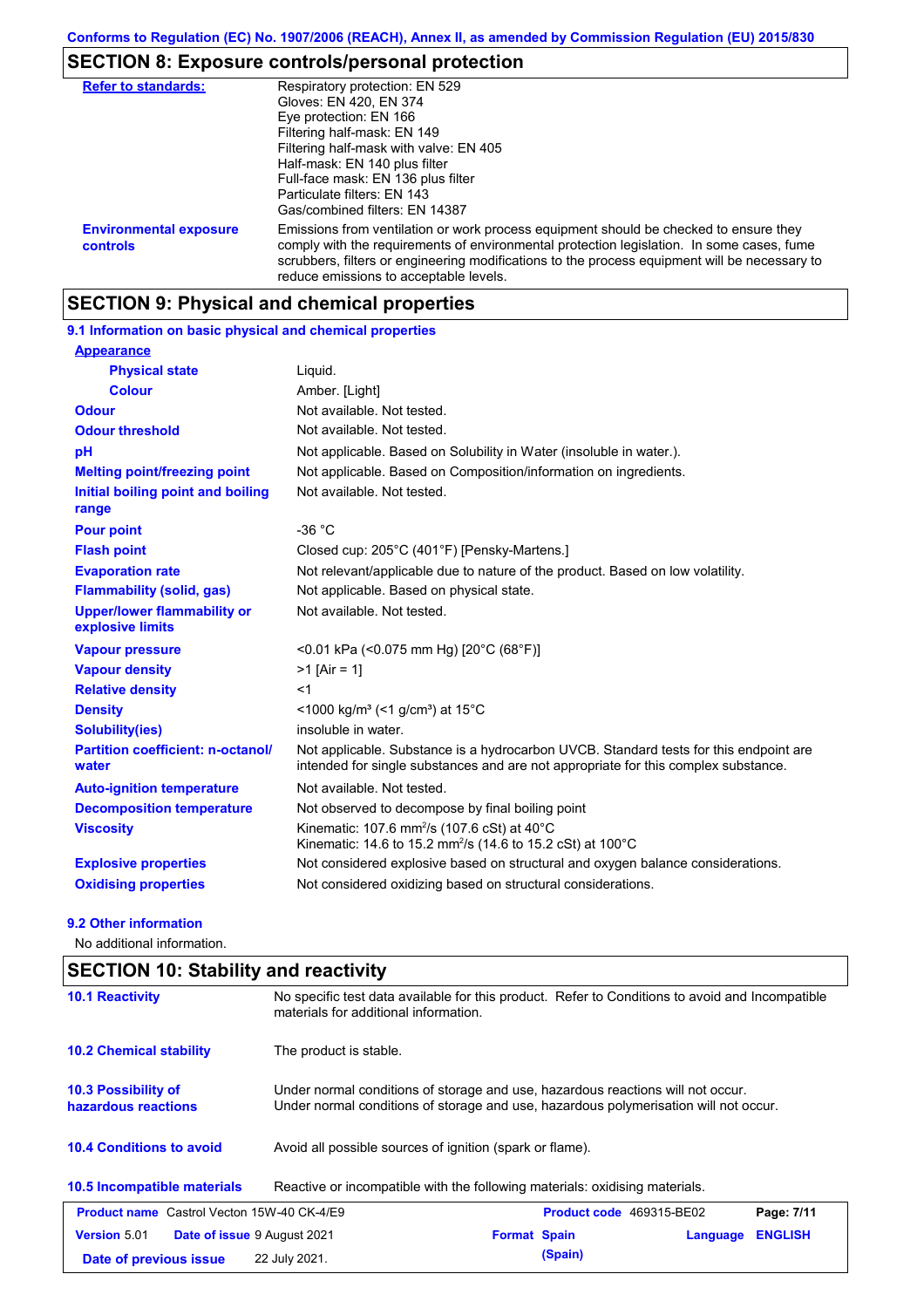## **SECTION 10: Stability and reactivity**

Under normal conditions of storage and use, hazardous decomposition products should not be produced.

**10.6 Hazardous decomposition products**

# **SECTION 11: Toxicological information**

### **11.1 Information on toxicological effects**

### **Acute toxicity estimates**

| <b>Product/ingredient name</b>                                                             |                                                                                                                                                                                                                                                                                                        | Oral (mg/<br>kq | <b>Dermal</b><br>(mg/kg) | <b>Inhalation</b><br>(gases)<br>(ppm) | <b>Inhalation</b><br>(vapours)<br>(mg/l) | <b>Inhalation</b><br>(dusts)<br>and mists)<br>(mg/l)                                           |
|--------------------------------------------------------------------------------------------|--------------------------------------------------------------------------------------------------------------------------------------------------------------------------------------------------------------------------------------------------------------------------------------------------------|-----------------|--------------------------|---------------------------------------|------------------------------------------|------------------------------------------------------------------------------------------------|
| Phosphorodithioic acid, mixed O,O-bis(sec-Bu and<br>isooctyl) esters, zinc salts           |                                                                                                                                                                                                                                                                                                        | 2500            | N/A                      | N/A                                   | N/A                                      | N/A                                                                                            |
| <b>Information on likely</b><br>routes of exposure                                         | Routes of entry anticipated: Dermal, Inhalation.                                                                                                                                                                                                                                                       |                 |                          |                                       |                                          |                                                                                                |
| <b>Potential acute health effects</b>                                                      |                                                                                                                                                                                                                                                                                                        |                 |                          |                                       |                                          |                                                                                                |
| <b>Inhalation</b>                                                                          | Vapour inhalation under ambient conditions is not normally a problem due to low vapour<br>pressure.                                                                                                                                                                                                    |                 |                          |                                       |                                          |                                                                                                |
| <b>Ingestion</b>                                                                           | No known significant effects or critical hazards.                                                                                                                                                                                                                                                      |                 |                          |                                       |                                          |                                                                                                |
| <b>Skin contact</b>                                                                        | Defatting to the skin. May cause skin dryness and irritation.                                                                                                                                                                                                                                          |                 |                          |                                       |                                          |                                                                                                |
| <b>Eye contact</b>                                                                         | Not classified as an eye irritant. Based on data available for this or related materials.                                                                                                                                                                                                              |                 |                          |                                       |                                          |                                                                                                |
| <b>Symptoms related to the physical, chemical and toxicological characteristics</b>        |                                                                                                                                                                                                                                                                                                        |                 |                          |                                       |                                          |                                                                                                |
| <b>Inhalation</b>                                                                          | No specific data.                                                                                                                                                                                                                                                                                      |                 |                          |                                       |                                          |                                                                                                |
| <b>Ingestion</b>                                                                           | No specific data.                                                                                                                                                                                                                                                                                      |                 |                          |                                       |                                          |                                                                                                |
| <b>Skin contact</b>                                                                        | Adverse symptoms may include the following:<br>irritation<br>dryness<br>cracking                                                                                                                                                                                                                       |                 |                          |                                       |                                          |                                                                                                |
| <b>Eye contact</b>                                                                         | No specific data.                                                                                                                                                                                                                                                                                      |                 |                          |                                       |                                          |                                                                                                |
| Delayed and immediate effects as well as chronic effects from short and long-term exposure |                                                                                                                                                                                                                                                                                                        |                 |                          |                                       |                                          |                                                                                                |
| <b>Inhalation</b>                                                                          | Overexposure to the inhalation of airborne droplets or aerosols may cause irritation of the<br>respiratory tract.                                                                                                                                                                                      |                 |                          |                                       |                                          |                                                                                                |
| <b>Ingestion</b>                                                                           | Ingestion of large quantities may cause nausea and diarrhoea.                                                                                                                                                                                                                                          |                 |                          |                                       |                                          |                                                                                                |
| <b>Skin contact</b>                                                                        | Prolonged or repeated contact can defat the skin and lead to irritation and/or dermatitis.                                                                                                                                                                                                             |                 |                          |                                       |                                          |                                                                                                |
| <b>Eye contact</b>                                                                         | Potential risk of transient stinging or redness if accidental eye contact occurs.                                                                                                                                                                                                                      |                 |                          |                                       |                                          |                                                                                                |
| <b>Potential chronic health effects</b>                                                    |                                                                                                                                                                                                                                                                                                        |                 |                          |                                       |                                          |                                                                                                |
| <b>General</b>                                                                             | USED ENGINE OILS<br>Combustion products resulting from the operation of internal combustion engines contaminate<br>engine oils during use. Used engine oil may contain hazardous components which have the<br>engine oil must therefore be avoided and a high standard of personal hygiene maintained. |                 |                          |                                       |                                          | potential to cause skin cancer. Frequent or prolonged contact with all types and makes of used |
| <b>Carcinogenicity</b>                                                                     | No known significant effects or critical hazards.                                                                                                                                                                                                                                                      |                 |                          |                                       |                                          |                                                                                                |
| <b>Mutagenicity</b>                                                                        | No known significant effects or critical hazards.                                                                                                                                                                                                                                                      |                 |                          |                                       |                                          |                                                                                                |
| <b>Developmental effects</b>                                                               | No known significant effects or critical hazards.                                                                                                                                                                                                                                                      |                 |                          |                                       |                                          |                                                                                                |
| <b>Fertility effects</b>                                                                   | No known significant effects or critical hazards.                                                                                                                                                                                                                                                      |                 |                          |                                       |                                          |                                                                                                |

# **SECTION 12: Ecological information**

## **12.1 Toxicity Environmental hazards** Not classified as dangerous

### **12.2 Persistence and degradability**

Expected to be biodegradable.

### **12.3 Bioaccumulative potential**

This product is not expected to bioaccumulate through food chains in the environment.

### **12.4 Mobility in soil Soil/water partition coefficient (KOC)** Not available. **Product name** Castrol Vecton 15W-40 CK-4/E9 **Product Code 469315-BE02 Page: 8/11 Version** 5.01 **Date of issue** 9 August 2021 **Format Spain Language ENGLISH Date of previous issue 22 July 2021. (Spain) (Spain)**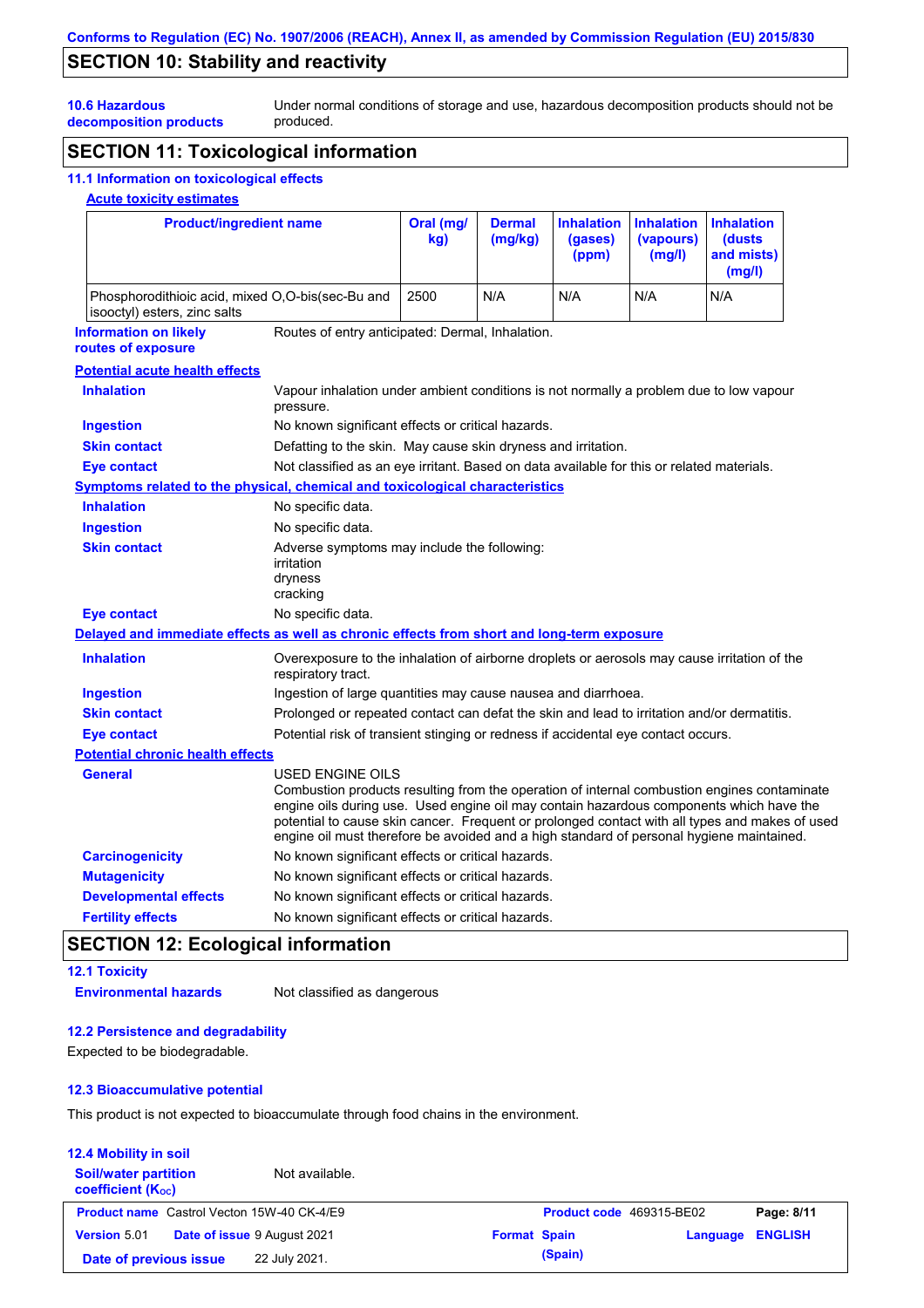|                                            | Conforms to Regulation (EC) No. 1907/2006 (REACH), Annex II, as amended by Commission Regulation (EU) 2015/830                                                       |  |  |  |
|--------------------------------------------|----------------------------------------------------------------------------------------------------------------------------------------------------------------------|--|--|--|
| <b>SECTION 12: Ecological information</b>  |                                                                                                                                                                      |  |  |  |
| <b>Mobility</b>                            | Spillages may penetrate the soil causing ground water contamination.                                                                                                 |  |  |  |
| 12.5 Results of PBT and vPvB assessment    |                                                                                                                                                                      |  |  |  |
|                                            | Product does not meet the criteria for PBT or vPvB according to Regulation (EC) No. 1907/2006, Annex XIII.                                                           |  |  |  |
| 12.6 Other adverse effects                 |                                                                                                                                                                      |  |  |  |
| <b>Other ecological information</b>        | Spills may form a film on water surfaces causing physical damage to organisms. Oxygen<br>transfer could also be impaired.                                            |  |  |  |
| <b>SECTION 13: Disposal considerations</b> |                                                                                                                                                                      |  |  |  |
| 13.1 Waste treatment methods               |                                                                                                                                                                      |  |  |  |
| <b>Product</b>                             |                                                                                                                                                                      |  |  |  |
| <b>Methods of disposal</b>                 | Where possible, arrange for product to be recycled. Dispose of via an authorised person/<br>licensed waste disposal contractor in accordance with local regulations. |  |  |  |
| <b>Hazardous waste</b>                     | Yes.                                                                                                                                                                 |  |  |  |
| <b>European waste catalogue (EWC)</b>      |                                                                                                                                                                      |  |  |  |

| Waste code | <b>Waste designation</b>                                                                                                    |
|------------|-----------------------------------------------------------------------------------------------------------------------------|
| $130208*$  | other engine, gear and lubricating oils                                                                                     |
|            | However, deviation from the intended use and/or the presence of any natertial contaminante may require an elternative worte |

However, deviation from the intended use and/or the presence of any potential contaminants may require an alternative waste disposal code to be assigned by the end user.

## **Packaging**

| <b>Methods of disposal</b> | Where possible, arrange for product to be recycled. Dispose of via an authorised person/<br>licensed waste disposal contractor in accordance with local regulations.                                                                                                                                                                                                                                                                                                                            |
|----------------------------|-------------------------------------------------------------------------------------------------------------------------------------------------------------------------------------------------------------------------------------------------------------------------------------------------------------------------------------------------------------------------------------------------------------------------------------------------------------------------------------------------|
| <b>Special precautions</b> | This material and its container must be disposed of in a safe way. Care should be taken when<br>handling emptied containers that have not been cleaned or rinsed out. Empty containers or<br>liners may retain some product residues. Empty containers represent a fire hazard as they may<br>contain flammable product residues and vapour. Never weld, solder or braze empty containers.<br>Avoid dispersal of spilt material and runoff and contact with soil, waterways, drains and sewers. |

## **References** Commission 2014/955/EU Directive 2008/98/EC

# **SECTION 14: Transport information**

|                                           | <b>ADR/RID</b> | <b>ADN</b>     | <b>IMDG</b>    | <b>IATA</b>    |
|-------------------------------------------|----------------|----------------|----------------|----------------|
|                                           |                |                |                |                |
| 14.1 UN number                            | Not regulated. | Not regulated. | Not regulated. | Not regulated. |
| 14.2 UN proper<br>shipping name           |                |                |                |                |
| <b>14.3 Transport</b><br>hazard class(es) |                |                |                |                |
| 14.4 Packing<br>group                     |                |                |                |                |
| 14.5<br><b>Environmental</b><br>hazards   | No.            | No.            | No.            | No.            |
| <b>Additional</b><br>information          |                |                |                |                |

**14.6 Special precautions for user** Not available.

**14.7 Transport in bulk according to IMO instruments**

Not available.

| <b>Product name</b> Castrol Vecton 15W-40 CK-4/E9 |                                    |                     | <b>Product cod</b> |
|---------------------------------------------------|------------------------------------|---------------------|--------------------|
| <b>Version 5.01</b>                               | <b>Date of issue 9 August 2021</b> | <b>Format Spain</b> |                    |
| Date of previous issue                            | 22 July 2021.                      |                     | (Spain)            |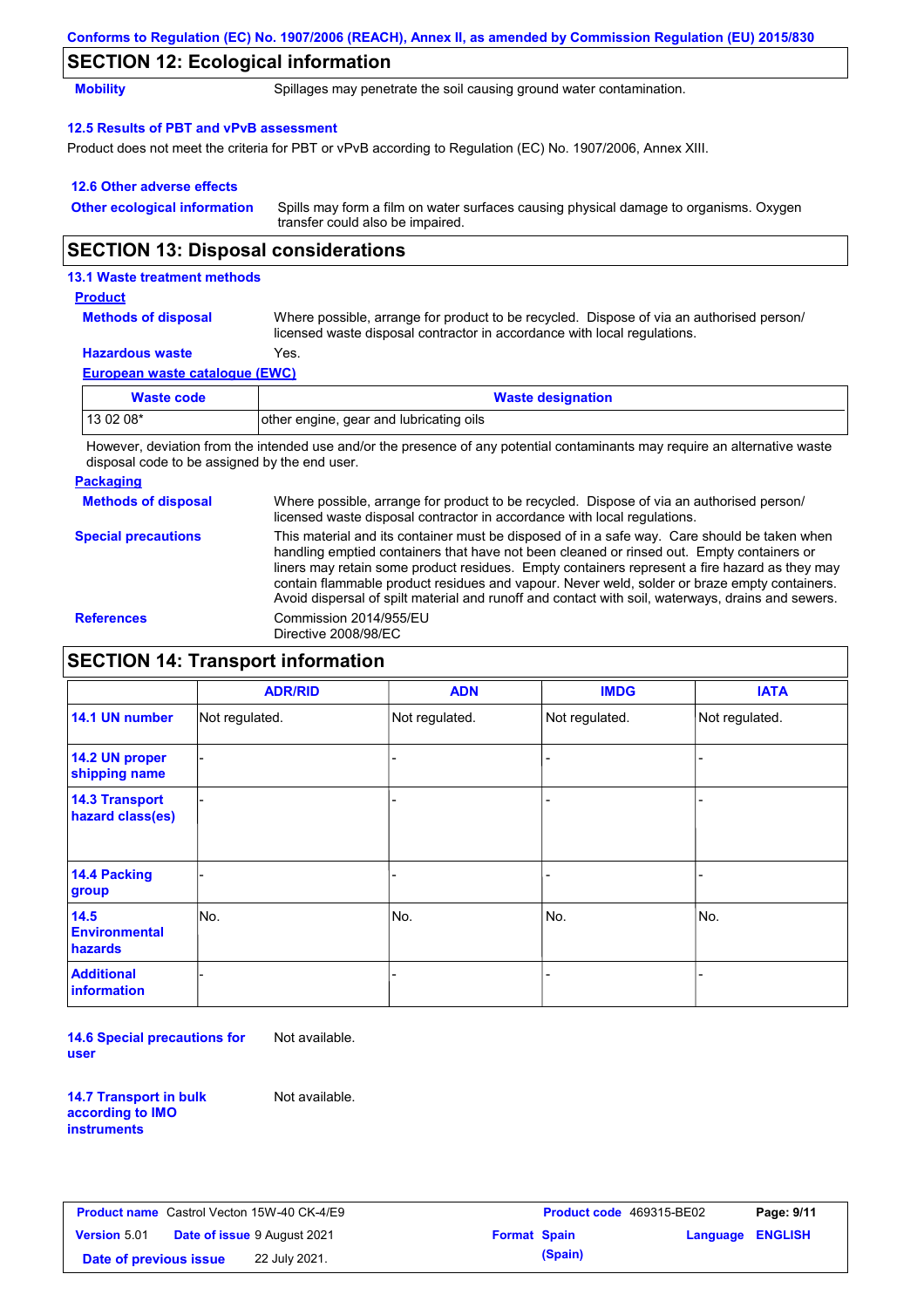# **SECTION 15: Regulatory information**

|                                                                                                                                                          | 15.1 Safety, health and environmental regulations/legislation specific for the substance or mixture                            |
|----------------------------------------------------------------------------------------------------------------------------------------------------------|--------------------------------------------------------------------------------------------------------------------------------|
| EU Regulation (EC) No. 1907/2006 (REACH)                                                                                                                 |                                                                                                                                |
| <b>Annex XIV - List of substances subject to authorisation</b>                                                                                           |                                                                                                                                |
| <b>Annex XIV</b>                                                                                                                                         |                                                                                                                                |
| None of the components are listed.                                                                                                                       |                                                                                                                                |
| <b>Substances of very high concern</b>                                                                                                                   |                                                                                                                                |
| None of the components are listed.                                                                                                                       |                                                                                                                                |
| EU Regulation (EC) No. 1907/2006 (REACH)                                                                                                                 |                                                                                                                                |
| <b>Annex XVII - Restrictions</b><br>on the manufacture,<br>placing on the market<br>and use of certain<br>dangerous substances,<br>mixtures and articles | Not applicable.                                                                                                                |
| <b>Other regulations</b>                                                                                                                                 |                                                                                                                                |
| <b>REACH Status</b>                                                                                                                                      | The company, as identified in Section 1, sells this product in the EU in compliance with the<br>current requirements of REACH. |
| <b>United States inventory</b><br>(TSCA 8b)                                                                                                              | At least one component is not listed.                                                                                          |
| <b>Australia inventory (AICS)</b>                                                                                                                        | At least one component is not listed.                                                                                          |
| <b>Canada inventory</b>                                                                                                                                  | At least one component is not listed.                                                                                          |
| <b>China inventory (IECSC)</b>                                                                                                                           | At least one component is not listed.                                                                                          |
| <b>Japan inventory (ENCS)</b>                                                                                                                            | At least one component is not listed.                                                                                          |
| <b>Korea inventory (KECI)</b>                                                                                                                            | All components are listed or exempted.                                                                                         |
| <b>Philippines inventory</b><br>(PICCS)                                                                                                                  | At least one component is not listed.                                                                                          |
| <b>Taiwan Chemical</b><br><b>Substances Inventory</b><br>(TCSI)                                                                                          | At least one component is not listed.                                                                                          |
| Ozone depleting substances (1005/2009/EU)                                                                                                                |                                                                                                                                |
| Not listed.                                                                                                                                              |                                                                                                                                |
| Prior Informed Consent (PIC) (649/2012/EU)<br>Not listed.                                                                                                |                                                                                                                                |
|                                                                                                                                                          |                                                                                                                                |
| <b>EU - Water framework directive - Priority substances</b>                                                                                              |                                                                                                                                |
| None of the components are listed.                                                                                                                       |                                                                                                                                |
| <b>Seveso Directive</b>                                                                                                                                  |                                                                                                                                |
| This product is not controlled under the Seveso Directive.                                                                                               |                                                                                                                                |

| <b>15.2 Chemical safety</b> | A Chemical Safety Assessment has been carried out for one or more of the substances within  |
|-----------------------------|---------------------------------------------------------------------------------------------|
| assessment                  | this mixture. A Chemical Safety Assessment has not been carried out for the mixture itself. |

# **SECTION 16: Other information**

| <b>Abbreviations and acronyms</b>                 | ADN = European Provisions concerning the International Carriage of Dangerous Goods by<br>Inland Waterway<br>ADR = The European Agreement concerning the International Carriage of Dangerous Goods by<br>Road<br>$ATE = Acute Toxicity Estimate$<br><b>BCF</b> = Bioconcentration Factor<br>CAS = Chemical Abstracts Service<br>CLP = Classification, Labelling and Packaging Regulation [Regulation (EC) No. 1272/2008]<br>CSA = Chemical Safety Assessment<br>CSR = Chemical Safety Report<br>DMEL = Derived Minimal Effect Level<br>DNEL = Derived No Effect Level<br>EINECS = European Inventory of Existing Commercial chemical Substances<br>ES = Exposure Scenario<br>EUH statement = CLP-specific Hazard statement<br>EWC = European Waste Cataloque |                     |                          |          |                |
|---------------------------------------------------|-------------------------------------------------------------------------------------------------------------------------------------------------------------------------------------------------------------------------------------------------------------------------------------------------------------------------------------------------------------------------------------------------------------------------------------------------------------------------------------------------------------------------------------------------------------------------------------------------------------------------------------------------------------------------------------------------------------------------------------------------------------|---------------------|--------------------------|----------|----------------|
|                                                   | GHS = Globally Harmonized System of Classification and Labelling of Chemicals                                                                                                                                                                                                                                                                                                                                                                                                                                                                                                                                                                                                                                                                               |                     |                          |          |                |
| <b>Product name</b> Castrol Vecton 15W-40 CK-4/E9 |                                                                                                                                                                                                                                                                                                                                                                                                                                                                                                                                                                                                                                                                                                                                                             |                     | Product code 469315-BE02 |          | Page: 10/11    |
| Version 5.01 Date of issue 9 August 2021          |                                                                                                                                                                                                                                                                                                                                                                                                                                                                                                                                                                                                                                                                                                                                                             | <b>Format Spain</b> |                          | Language | <b>ENGLISH</b> |

**Date of previous issue 22 July 2021. (Spain) (Spain)**